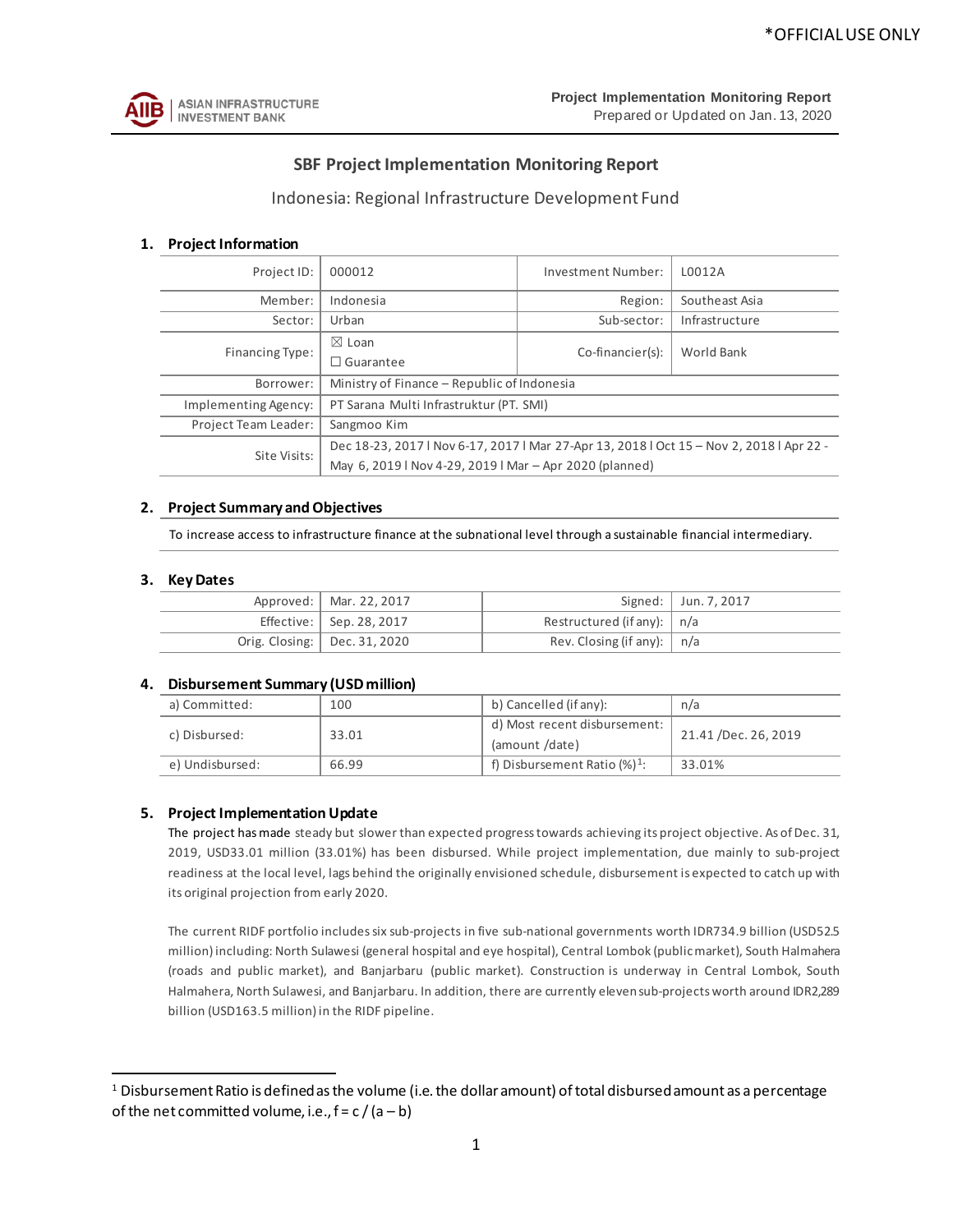

**ASIAN INFRASTRUCTURE INVESTMENT BANK** 

#### **Project Implementation Monitoring Report**

Prepared or Updated on Jan. 13, 2020

| Components                                                  | <b>Physical Progress</b>                                       | Environmental &<br><b>Social Compliance</b>                | Procurement                                                                                                                        | <b>Financial</b><br>Management                                                                                                                                                                                                                                                          |  |  |  |
|-------------------------------------------------------------|----------------------------------------------------------------|------------------------------------------------------------|------------------------------------------------------------------------------------------------------------------------------------|-----------------------------------------------------------------------------------------------------------------------------------------------------------------------------------------------------------------------------------------------------------------------------------------|--|--|--|
| Component 1: Capital<br>Support for RIDF<br>(USD100 M)      | 6 sub-projects under<br>construction with<br><b>RIDF</b> loans | Extensive<br>capacity-building<br>provided at SGN<br>level | Procurement process<br>of 6 civil work<br>packages completed                                                                       | Overall FM<br>performance rating is<br>assessed as<br>Satisfactory and the<br>FM risk is Moderate.                                                                                                                                                                                      |  |  |  |
| Component 2: RIDF<br>Project Development<br>Facility (PDF)* | 19 sub-projects<br>prepared with PDF<br>support                | n/a                                                        | 7 consulting<br>services and<br>individual<br>consultants for FS,<br><b>DEDs</b><br>and ESIAs<br>awarded to support<br><b>SNGs</b> | As of Dec. 20, 2019,<br>approximately<br>USD18.3 million (55%<br>of disbursed<br>advance) loan<br>proceeds were<br>totally paid for 6<br>construction works<br>packages. Also,<br>sufficient budget has<br>been allocated by<br>counterpart for year<br>2020 project<br>implementation. |  |  |  |

*\* USD3 million financed by the Swiss State Secretariat for Economic Affairs (SECO) through the World Bank*

## **6. Status of the Grievance Redress Mechanism (GRM)**

PT SMI has established a GRM accessible from RIDF's webpage [\(https://www.ptsmi.co.id/contact-us/\),](https://www.ptsmi.co.id/contact-us/) with the corresponding standard operating procedure and resources allocation. No complaint has reportedly been received by PT. SMI until mid-2019. Further reporting on the GRM status is expected in the Annual Report by end of Q1 2020.

The GRM observed at the sub-project visited by AIIB during the supervision mission in Q2 2019 in Central Lombok (Market) had established a GRM and engaged with Project-Affected People on its use. In general, GRMs are established at the subprojects level.

| Project Objective           | <b>Baseline</b> |            | 2017                     |            | 2018           |            | 2019           |        | 2020   |        | 2021 (End Target) |
|-----------------------------|-----------------|------------|--------------------------|------------|----------------|------------|----------------|--------|--------|--------|-------------------|
| Indicators                  | (2016)          | Target     | Actual                   | Target     | Actual         | Target     | Actual         | Target | Actual | Target | Actual            |
| Indicator 1: Number of sub- |                 |            |                          |            |                |            |                |        |        |        |                   |
| national governments        | $\Omega$        | 5          | $\mathbf 0$              | 11         | $\overline{4}$ | 25         | $\overline{4}$ |        |        |        |                   |
| receiving RIDF loans        |                 |            |                          |            |                |            |                |        |        |        |                   |
| Indicator 2: Average loan   |                 |            |                          |            |                |            |                |        |        |        |                   |
| size approved by RIDF (IDR  | $\mathbf{0}$    | $\geq$ 100 | ٠                        | $\geq$ 120 | 118            | $\geq$ 150 | 1225           |        |        |        |                   |
| bn)                         |                 |            |                          |            |                |            |                |        |        |        |                   |
| Indicator 3: Average tenor  |                 |            |                          |            |                |            |                |        |        |        |                   |
| of loans approved by RIDF   | $\Omega$        | 5          |                          | 6.5        | 5.0            | 8.0        | 4.7            |        |        |        |                   |
| (years)                     |                 |            |                          |            |                |            |                |        |        |        |                   |
| Indicator 4: Return on RIDF | $\mathbf 0$     | $\geq$ 1%  | $\overline{\phantom{a}}$ | $\geq$ 1%  | $\mathbf{0}$   | $\geq$ 1%  | $\mathbf 0$    |        |        |        |                   |
| assets                      |                 |            |                          |            |                |            |                |        |        |        |                   |
| Indicator 5: Non-performing | $\Omega$        | < 5%       | ٠                        | < 5%       | $\Omega$       | < 5%       | $\mathbf 0$    |        |        |        |                   |
| loans                       |                 |            |                          |            |                |            |                |        |        |        |                   |
| Indicator 6: Proportion of  |                 |            |                          |            |                |            |                |        |        |        |                   |
| the total loan portfolio    | $\mathbf{0}$    | ≤50%       |                          | ≤45%       | 61             | ≤40%       | 50             |        |        |        |                   |
| concentrated in a single    |                 |            |                          |            |                |            |                |        |        |        |                   |

## **7. Results Monitoring**